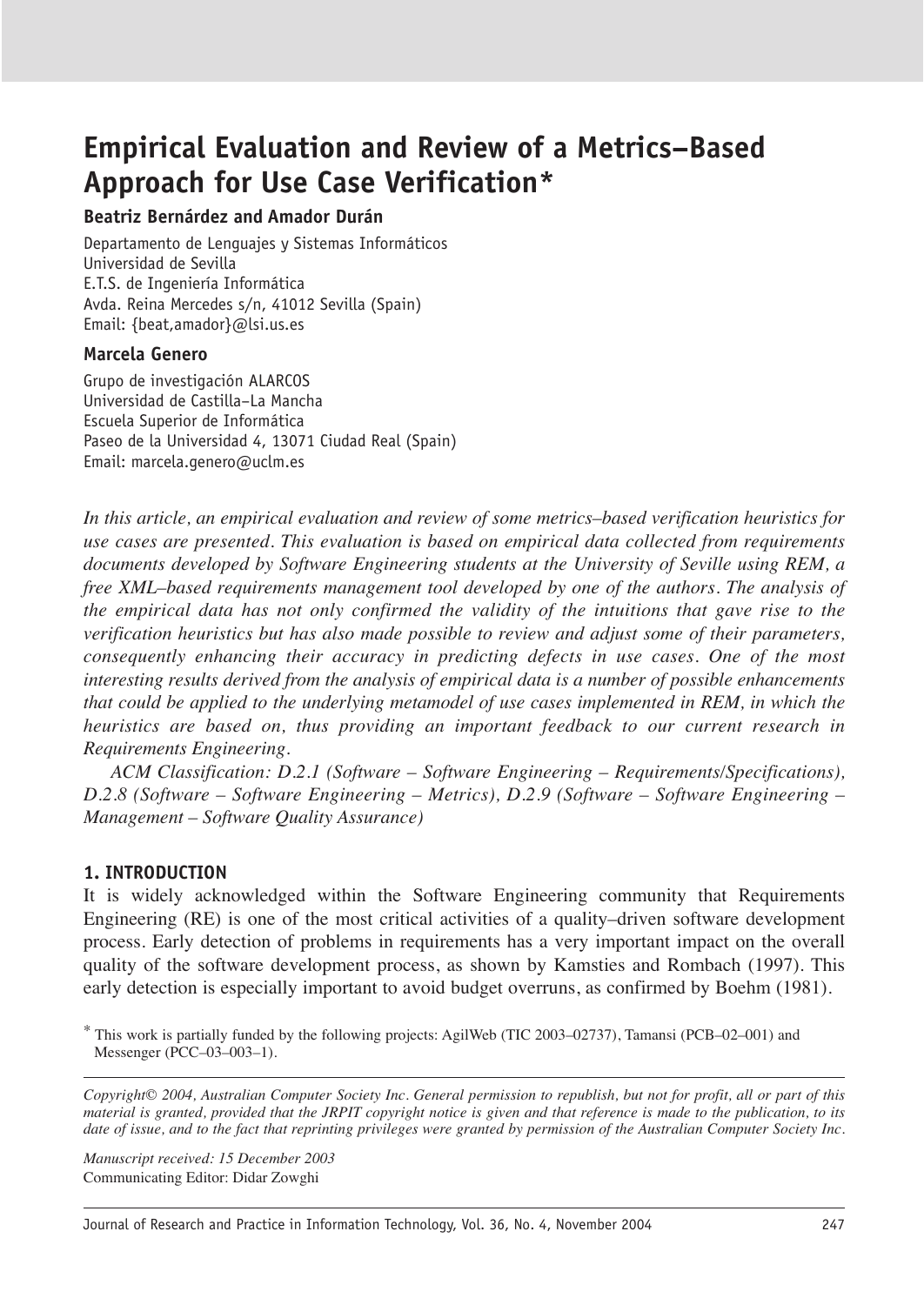Traditionally, requirements verification and validation have been considered as the only requirements quality assurance (RQA) activities in the RE process. Nevertheless, a wider vision of RQA like the one we presented in Durán *et al* (2002b), considers not only verification and validation but also requirements analysis as a RQA activity. The reason for this classification of requirements analysis is that its main goal, as defined by Kontoya and Sommerville (1997), is finding problems and conflicts in the draft requirements so they could be solved and therefore requirements quality increased.

In the UML activity diagram in Figure 1, a RE process model taking into account our wider vision of RQA is shown. In this RE process model, we consider that the goal of requirements verification is to increase the so–called *internal quality* (ISO/IEC, 2001) of the requirements documents according to applicable standards in the developer organization; whereas the goal of requirements validation is to certify that the requirements are consistent with the intentions of customers and users, as defined by Pohl (1997).

In the context of our RQA model, more specifically in requirements verification, this article presents an empirical evaluation and review of some metrics–based heuristics for use case verification initially presented in Durán *et al* (2002a). The evaluation and later review are based on empirical data collected from requirements documents developed by fourth–year Software Engineering students at the University of Seville using REM (Durán, 2004), a free XML–based requirements management tool.

The rest of this article begins with a brief description of the REM use case metamodel. Some use case metrics which are relevant for the verification heuristics and the verification heuristics themselves are described in Section 3. In Section 4, the analysis of the empirical data collected for the evaluation of the verification heuristics and some of the empirically driven reviews are presented. Some related work is commented in Section 5 and, finally, in Section 6 some conclusions and future work are presented.



**Figure 1: Requirements Engineering process model**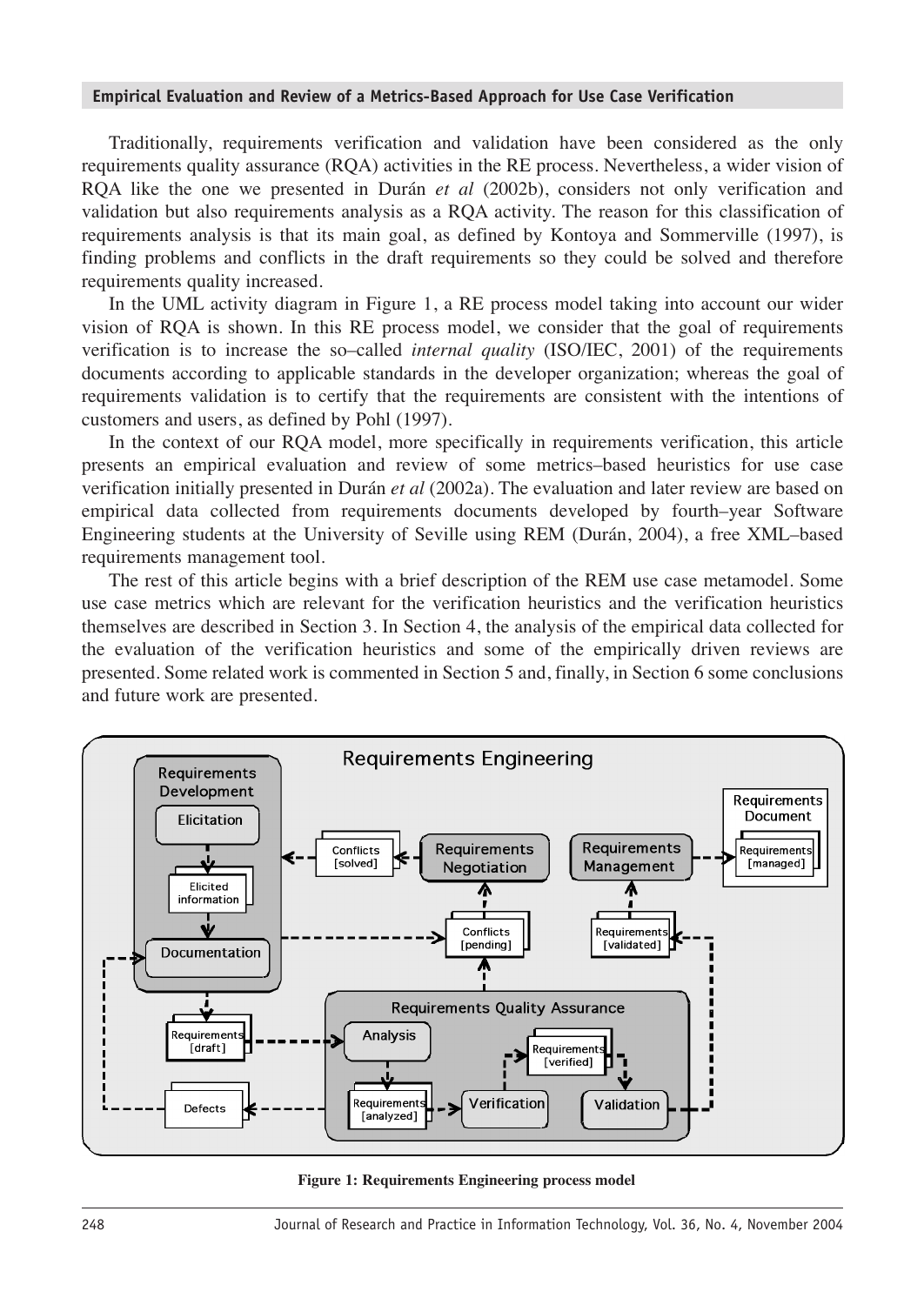#### **2. REM USE CASE METAMODEL**

Using REM, a requirements engineer can develop requirements documents containing, amongst other elements, use cases, whose metamodel is shown in the UML class diagram in Figure 2.

REM use cases, whose user interface is shown in Figure 3, are based on Durán's template for use cases, formerly published in Durán *et al* (1999). One of the characteristics of this template is that for a number of its elements some *linguistic patterns* are provided, thus easing use case writing. A simplified example of the use case template is shown in Figure 4, in which some requirements management attributes like version, authors, etc. have been omitted for the sake of brevity. A description of linguistic patterns is out of the scope of this article, but the interested reader can see Durán *et al* (1999) for details. A more extensive work on the use of linguistic patterns for use cases can be found in Ben Achour *et al* (1999), one of the results of the CREWS project.

Apart from inherited requirements attributes, a use case in REM is basically composed of a *triggering event*, a *precondition*, a *postcondition*, and an *ordinary sequence* of steps describing interactions leading to a successful end. In turn, steps are composed of one *action* and may have a condition. Three classes of actions are considered: *system actions* performed by the system, *actor actions* performed by one actor, and *use case actions* in which another use case is performed, i.e. UML



**Figure 2: REM use case metamodel**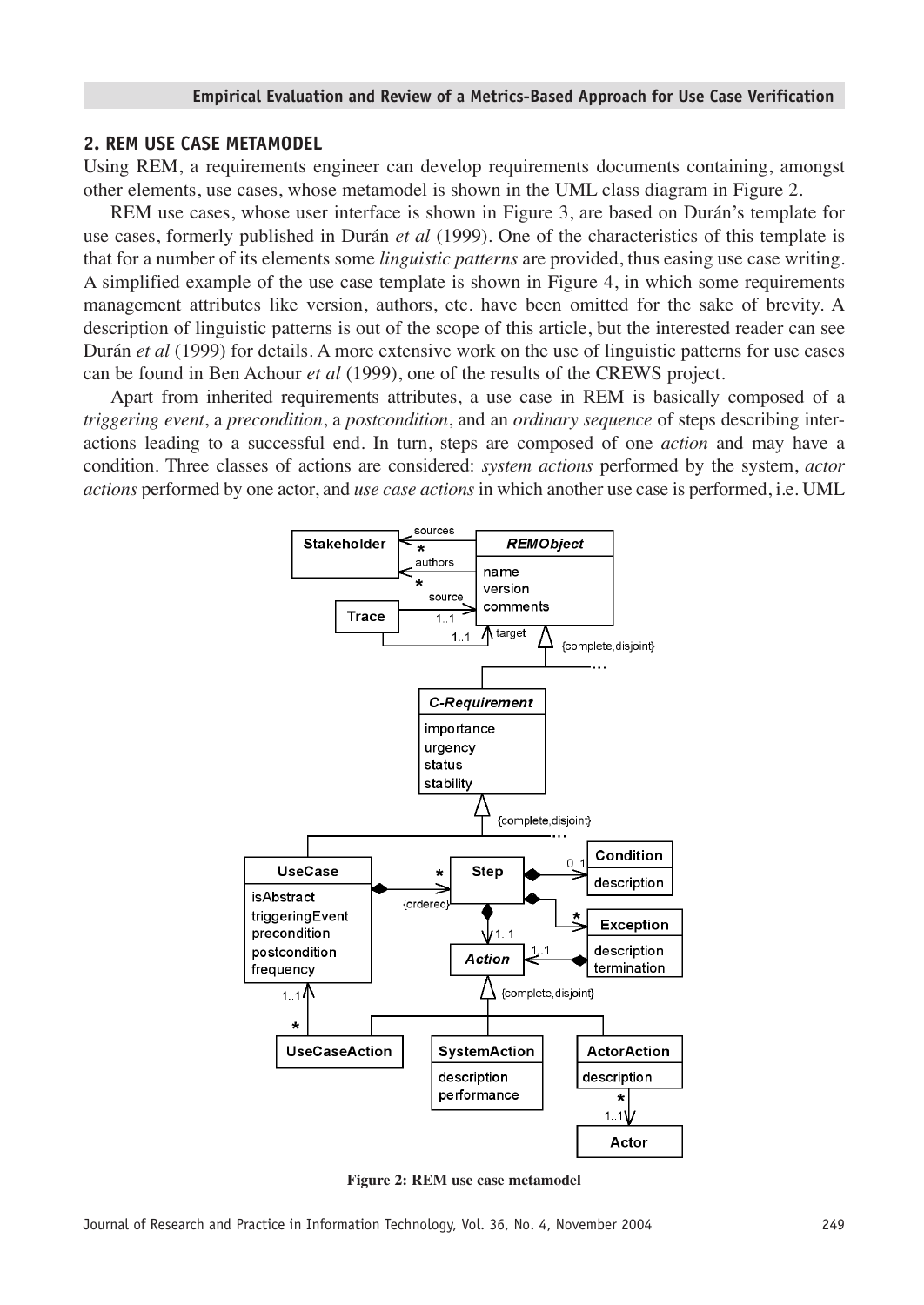

**Figure 3: REM user interface for use cases** 

*inclusions* or *extensions*, depending on whether the step is conditional or not (OMG, 2003). Steps may also have attached *exceptions*, which are composed of an exception condition (modelled by the *description* attribute, see Figure 2), an action (of the same class than step actions) describing the exception treatment, and a *termination* attribute indicating whether the use case is resumed or canceled after the performance of the indicated action.

## **3. VERIFICATION HEURISTICS**

As described in Durán *et al* (2002b), the experience of some of the authors in the verification of use cases developed by students using REM led to the definition of several metrics–based defect detection heuristics. These heuristics are based on a simple idea: there are some use case metrics which are indicators of defect–proneness and for which a range of *usual* values can be defined; if for a given use case, its metric value is out of its corresponding usual range, then the use case is considered as potentially defective and it should therefore be checked.

Notice that the heuristics make no hypothesis about use cases with metrics value in usual ranges. The reason for that is that there could be certain causes of defects not considered in the metrics definitions, and therefore not related to the metrics values, that could make use cases to contain defects even when there seems to be no problem from the heuristic point of view.

In Table 1, the definition of the metrics used in the verification heuristics is shown. As described in Durán *et al* (2002b), these metrics can be easily computed in XSLT and the heuristics can be applied automatically in REM using the XML representation of use cases.

The heuristics whose evaluation and review are presented in this article are described below. The usual metrics ranges were chosen after a statistical analysis of 414 use cases developed by fourth–year Software Engineering students using REM. For the used metrics, their initial usual ranges were defined as *[lower quartile, upper quartile]*, i.e. the box in a box plot. See Figure 5 for the box plot corresponding to NOAS\_RATE, NOSS\_RATE and NOUS\_RATE metrics. For details on other metrics–based verification heuristics whose evaluation is not included in this article, see Durán *et al* (2002b).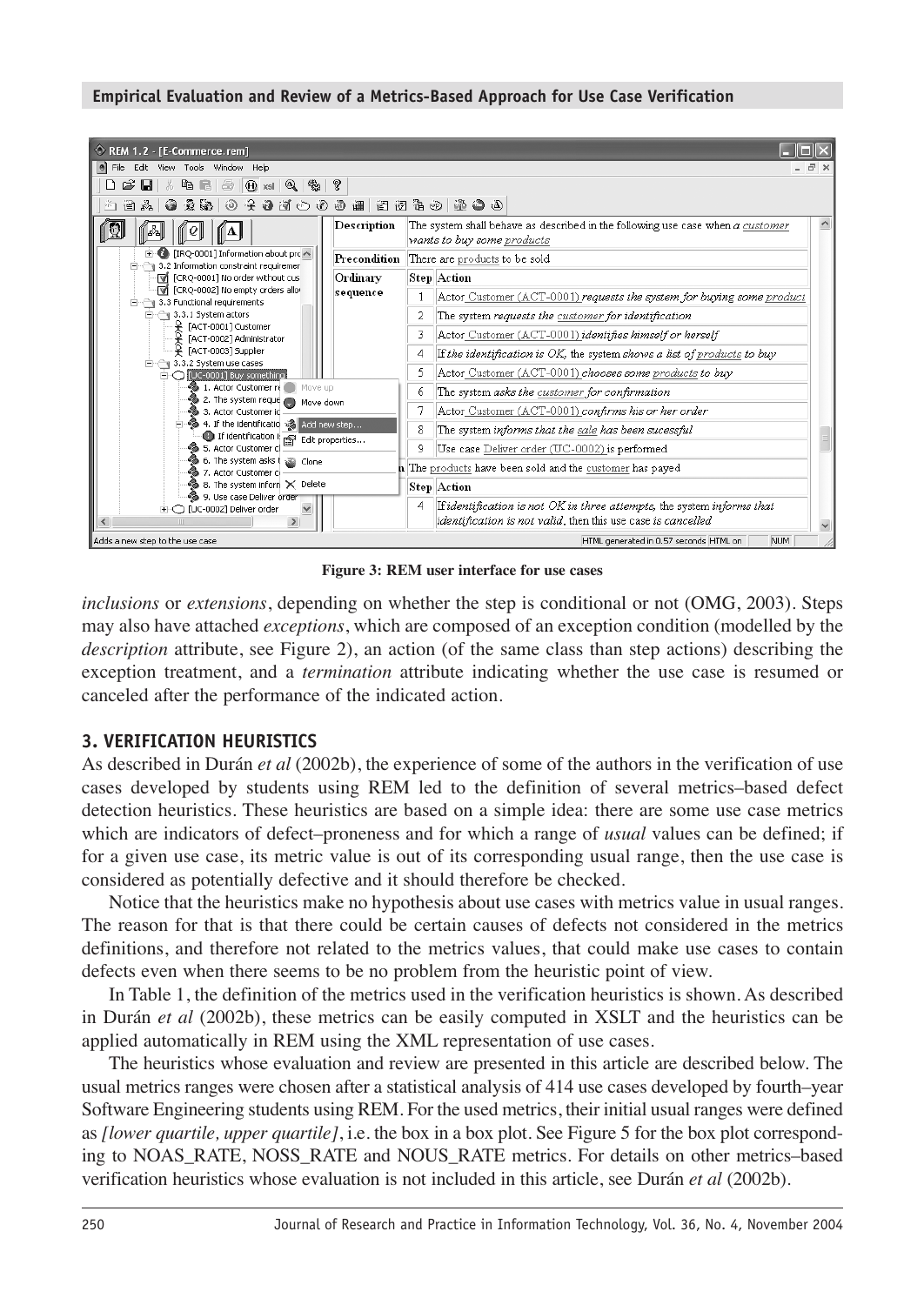| <b>UC-0015</b>       | <b>Register Book Loan</b>                                                                                                                                                                                                        |                                                                                                                                                                             |  |
|----------------------|----------------------------------------------------------------------------------------------------------------------------------------------------------------------------------------------------------------------------------|-----------------------------------------------------------------------------------------------------------------------------------------------------------------------------|--|
| <b>Dependencies</b>  | • OBJ-0001 To manage book loans (objective)<br>• OBJ-0005 To know library users' preferences (objective)<br>• CRQ-0003 Maximum number of simultaneous loans (business rule)<br>• CRQ-0014 Return date for a loan (business rule) |                                                                                                                                                                             |  |
| <b>Description</b>   | The system shall behave as described in the following use case when a library user requests<br>a loan of one or more books.                                                                                                      |                                                                                                                                                                             |  |
| <b>Precondition</b>  | The library user has been identified by means of his or her identity card, has picked up the<br>books to loan from the shelves, has not reached the maximum number of simultaneous<br>loans and has no penalty.                  |                                                                                                                                                                             |  |
| Ordinary             | <b>Step</b>                                                                                                                                                                                                                      | <b>Action</b>                                                                                                                                                               |  |
| <b>Sequence</b>      | 1                                                                                                                                                                                                                                | Actor librarian requests the system for starting the book loan registering process.                                                                                         |  |
|                      | $\overline{2}$                                                                                                                                                                                                                   | The system requests for the identification of the library user requesting a loan.                                                                                           |  |
|                      | 3                                                                                                                                                                                                                                | Actor librarian provides identification data of the library user to the system.                                                                                             |  |
|                      | $\overline{4}$                                                                                                                                                                                                                   | The system requests for the identification of the books to be loaned.                                                                                                       |  |
|                      | 5                                                                                                                                                                                                                                | Actor librarian provides identification data of the books to be loan to the system.                                                                                         |  |
|                      | 6                                                                                                                                                                                                                                | The system displays the return date for each of the books to be loan and requests<br>loan confirmation for each of them.                                                    |  |
|                      | $\tau$                                                                                                                                                                                                                           | Actor library user confirms the librarian which books he or she wants to loan after<br>knowing return dates.                                                                |  |
|                      | 8                                                                                                                                                                                                                                | Actor librarian re-confirms the book loans confirmed by the library user to the<br>system.                                                                                  |  |
|                      | 9                                                                                                                                                                                                                                | The system informs that the book loans have been successfully registered.                                                                                                   |  |
| <b>Postcondition</b> | The library user can take the loaned books away and the system has registered the book loans.                                                                                                                                    |                                                                                                                                                                             |  |
| <b>Exceptions</b>    | <b>Step</b>                                                                                                                                                                                                                      | <b>Action</b>                                                                                                                                                               |  |
|                      | 3                                                                                                                                                                                                                                | If the library user has already reached the maximum number of simultaneous loans<br>or has a penalty, the system informs of the situation, then this use case is cancelled. |  |
| <b>Comments</b>      | The maximum number of simultaneous book loans and the loan period depend on the library<br>policy and can change in the future. See business rules CRQ-0003 y CRQ-0014.                                                          |                                                                                                                                                                             |  |

**Figure 4: Use case example using a simplified version of Durán's template** 

| <b>Metric</b>    | <b>Description</b>                                                                |  |  |
|------------------|-----------------------------------------------------------------------------------|--|--|
| <b>NOS</b>       | Number of steps of the use case (NOS=NOAS+NOSS+NOUS)                              |  |  |
| <b>NOAS</b>      | Number of actor action steps of the use case                                      |  |  |
| <b>NOSS</b>      | Number of system action steps of the use case                                     |  |  |
| <b>NOUS</b>      | Number of use case action steps of the use case <i>(inclusions or extensions)</i> |  |  |
| <b>NOCS</b>      | Number of conditional steps of the use case                                       |  |  |
| <b>NOE</b>       | Number of exceptions of the use case                                              |  |  |
| <b>NOAS RATE</b> | Rate of actor action steps of the use case (NOAS/NOS)                             |  |  |
| <b>NOSS_RATE</b> | Rate of system action steps of the use case (NOSS/NOS)                            |  |  |
| <b>NOUS_RATE</b> | Rate of use case action steps of the use case (NOUS/NOS)                          |  |  |
| CC               | Cyclomatic complexity of the use case $(NOCS+NOE+1)$                              |  |  |

**Table 1: Use case metrics description**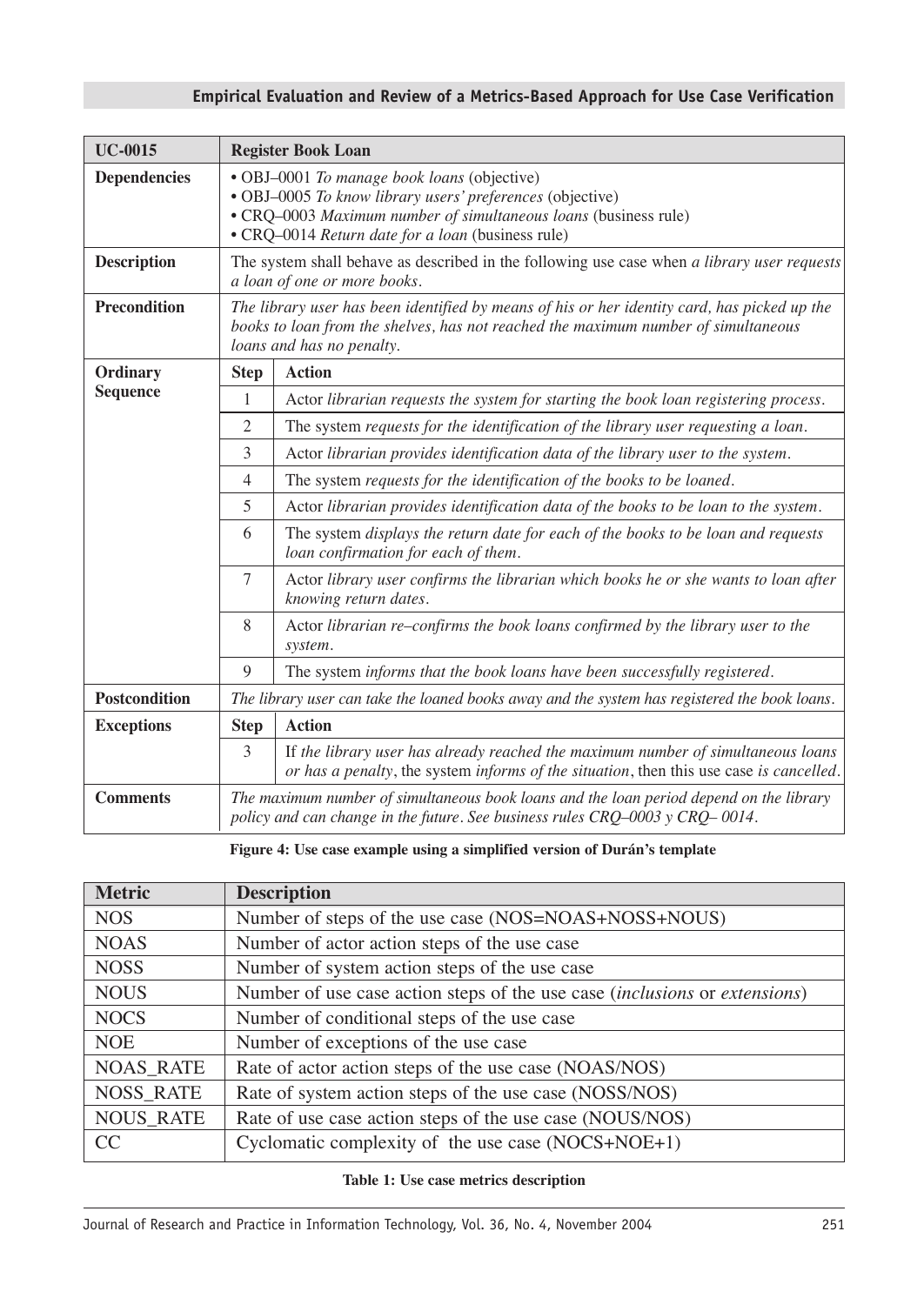

**Figure 5: Box plot of NOAS\_RATE, NOSS\_RATE and NOUS\_RATE metrics** 

## **3.1 Verification heuristics summary**

**Heuristic (A):** NOS should be in [3, 9].

**Rationale:** A use case with just a few steps is likely to be incomplete. Too many steps usually indicate too low level of detail and make the use case too complex to be understood and defect–prone.

**Heuristic (B):** NOAS\_RATE should be in [30%, 60%].

**Heuristic (C):** NOSS RATE should be in [40%, 80%].

**Rationale:** A use case describes system–actor interactions, so the rate of actor and system steps should be around 50%, considering also steps whose action is either an inclusion of or an extension from another use case.

**Heuristic (D):** NOUS\_RATE should be in [0%, 25%].

**Rationale:** An abusive use of use case relationships makes use cases difficult to understand – customers and users are not familiar with procedure call semantics. Use them to avoid repetition of common steps only.

**Heuristic (E):** CC should be in [1, 4].

**Rationale:** The basic idea behind this heuristic is that use cases with many alternative paths are usually difficult to understand and sometimes illegible. The number of alternative paths of a use case can be defined as the cyclomatic complexity (CC) of a use case in the same sense that McCabe (1976) defined CC for source code. As McCabe's CC, use cases CC can be defined as the number of decision points plus one, i.e. the number of conditional steps plus the number of exceptions plus one (see Table 1).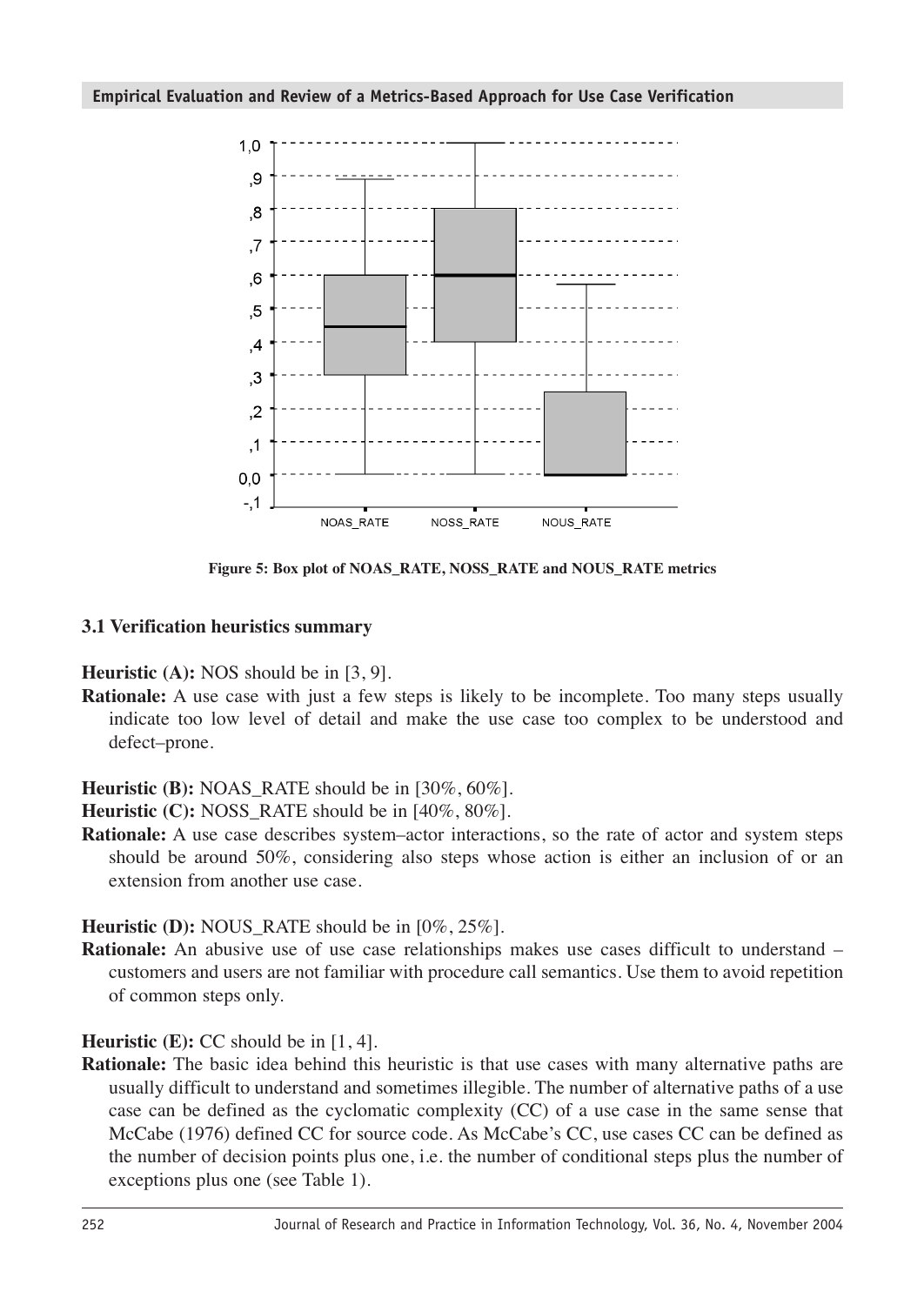## **4. EMPIRICAL EVALUATION AND REVIEW**

The empirical evaluation and analysis of the verification heuristics were carried out by manually verifying 127 use cases in eight requirements documents developed using REM by fourth–year students of Software Engineering at the University of Seville. The students had a basic knowledge on requirements engineering and use case concepts, especially on Duran's template (see Figure 4); they were able to use REM, but were not aware of the verification heuristics. None of them had previous experience on writing neither requirements specifications in general nor use cases in particular. The general problem domain of all requirements documents were information systems, although students were free to chose a specific problem domain. As a result, the specific problem domains of the eight requirements documents were quite different from one another.

The manual verification of the requirements documents was performed by the first author of this article using the lists of desirable properties by Davis *et al* (1993) and Lilly (1999). After manual verification, the verification results were compared with metrics values automatically computed by REM. The general results are depicted in Figure 6. The specific results for each assessed heuristic are described below.

# **4.1 Evaluation of Heuristic A (NOS metric)**

This heuristic, which follows Cockburn's (2001) recommendations on use case length, was widely validated by empirical data: 85% of the use cases out of the usual range of the NOS metric were identified as defective (see Figure 6). A subsequent analysis of the detected defects revealed that



**Figure 6: Empirical evaluation of verification heuristics: general results**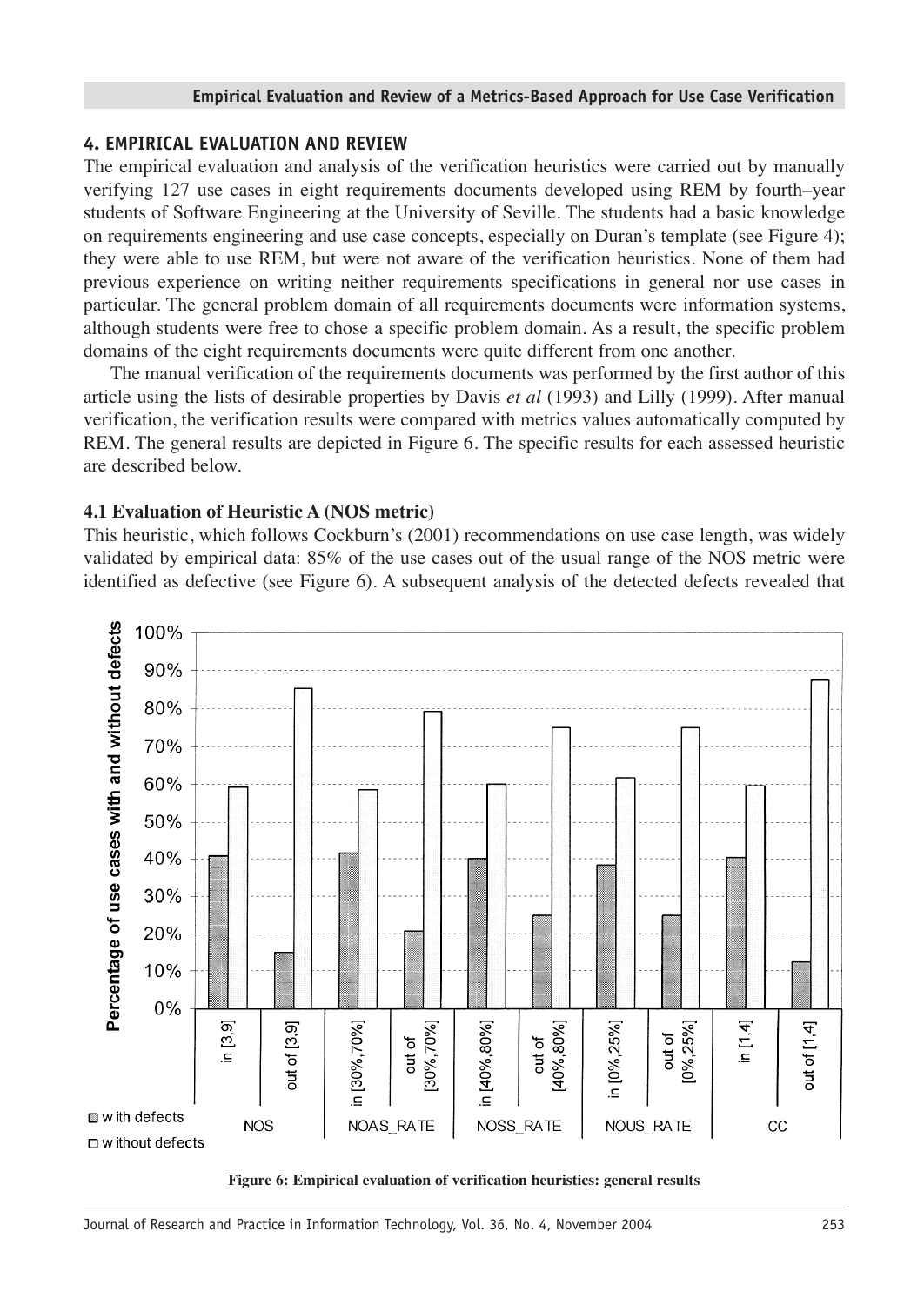whereas those use cases with too low NOS were usually either incomplete or trivial or described no interaction at all, use cases with too high NOS were usually at a too low level of detail, as commented by Lilly (1999), i.e. *non concise* according to Davis *et al* (1993) quality model.

On the other hand, for the most part of the 15% of the use cases that were wrongly identified as potentially defective, NOS was high because of the *writing style* or because of the presence of *actor–to–actor* interactions.

## *4.1.1 Writing Style*

The writing style has been identified as a very important factor for the accuracy of heuristic A. Whereas some students used only one step for specifying a sequence of consecutive actions carried out either by the system or by a given actor, others used one step for each action, thus increasing NOS (see Cockburn, 2001) for a comparison of both writing styles). This heuristic was designed with the former writing style in mind, but as commented in Bernárdez, Durán and Genero (2004a), a further analysis for identifying another usual range for the latter writing style is currently being carried out.

### *4.1.2 Actor–to–Actor Interactions*

The inclusion of actor–to–actor interactions cannot be in anyway considered as a defect in use cases, but it dramatically affects the accuracy of heuristic A by increasing NOS without making use cases defective (heuristics B and C are also affected, see below).

We consider that actor–to–actor interactions add interesting information to use cases, but the results reveal the convenience of modifying the REM use case metamodel shown in Figure 2 by specializing class ActorAction in two new disjoint classes: ActorActorAction for actor–to–actor actions, and ActorSystemAction, for actor–to–system actions. In this way, we could redefine the metric NOAS as counting only actor–to–system steps.

## **4.2 Evaluation of Heuristics B (NOAS\_RATE) and C (NOSS\_RATE)**

Heuristics B and C were also confirmed by empirical data with 80% and 70% respectively of defective use cases out of usual ranges. Both heuristics are tightly coupled because a high value of one of them implies a low value of the other.

Use cases with high NOAS\_RATE (and therefore low NOSS\_RATE) are usually incomplete use cases in which system behavior has been omitted or non–defective use cases in which a lot of actor–to–actor interactions have been considered (usually *business use cases*), as commented above. Notice also that the writing style in which consecutive actions of an actor are specified in several consecutive steps makes use cases present a high NOAS\_RATE value but does not necessarily imply the presence of defects.

On the other hand, use cases with high NOSS\_RATE (and therefore low NOAS\_RATE) are usually defective use cases describing *batch* processes or internal system actions only without considering actor participation. The problem in these situations is that the use case is not actually a use case and it should have been expressed as a functional requirement in plain text.

*Abstract use cases* (Jacobson, Griss and Jonsson, 1997), i.e. use cases containing common steps that have been extracted from other concrete use cases in order to avoid redundancy, are an exception to heuristics B and C. Sometimes, non–defective abstract use cases present very low values of either NOSS\_RATE or NOAS\_RATE because they are simply a fragment of another use cases. As an incomplete use case, an abstract use case does not present the usual rates of different types of steps than concrete use cases do. This fact has made us review both heuristics so they should be applied to concrete use cases only.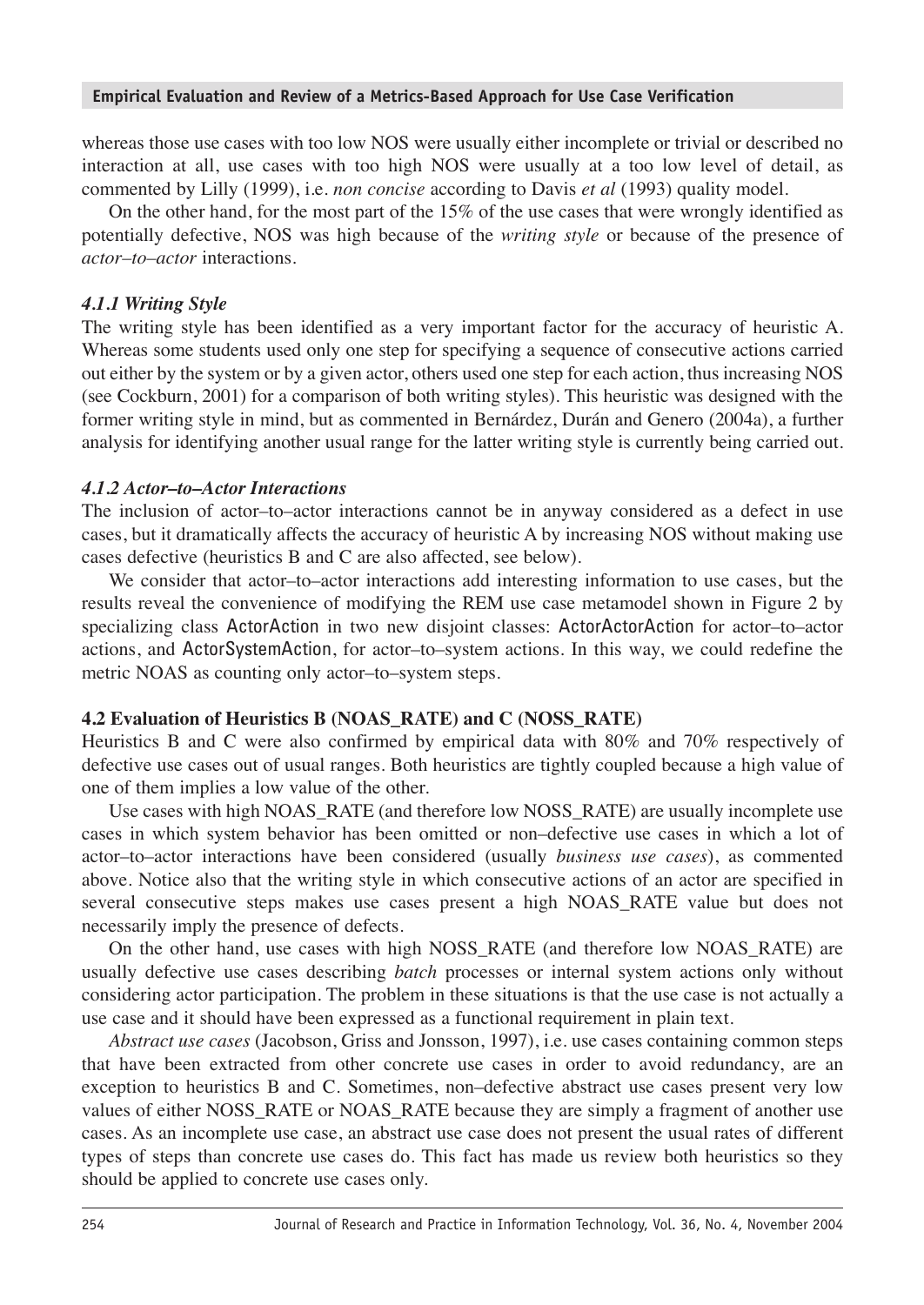## **4.3 Evaluation of Heuristic D (NOUS\_RATE)**

Heuristic D, confirmed with 75% of use cases out of usual range being defective, usually detects use cases with a high number of extensions due to a *menu–like* structure, i.e. use cases without a clear goal in which, depending on an actor choice, a number of different use cases are performed. Another source of defects detected by this heuristic is the *programmer–like* way of structuring use cases. Some students developed a very complex model of use cases with lots of inclusions and extensions that were not strictly necessary but that, in their own words, made use case model more *modular*. Obviously, that kind of *modularity* makes use cases almost impossible to understand, especially for customers and users.

Nevertheless, most of the 25% of non–defective use cases out of usual range were use cases in which the impossibility of the REM metamodel of representing *conditional blocks* of steps, i.e. a group of steps with the same condition, forced students to create extending use cases in order to avoid the repetition of the same condition along several consecutive steps. The same happened when the treatment of an exceptional situation required more than one single action to be performed (the metamodel in Figure 2 only allows one action to be associated to an exception). In this case, students were also forced to create an extending use case that was performed when the exception occurred.

## **4.4 Evaluation of Heuristic E (CC)**

This heuristic was confirmed by empirical data with 87% of use cases out of usual range being defective. The usual cause of defect was the abusive use of conditional steps of the form "*if* <*condition*>, *the system goes to step X*", making use cases almost impossible to understand. As commented above for heuristic D, the lack of conditional blocks was the usual case for abnormally high values of CC in non–defective use cases when students decided not to create an extending use case but repeating the same condition along several steps, thus artificially increasing CC value.

In our experience with some local software development companies, we have found that sometimes when use cases have a high CC value, analysts add an UML activity diagram semantically equivalent to the use case for the sake of comprehensibility. From our point of view, this solution has some disadvantages like repeating the same task twice, the need of verifying consistency between both representations of the use case and the added confusion that can cause to customers and users.

Nevertheless, the evaluation of the heuristics has made evident that the REM use case metamodel (see Figure 2), as well as Leite *et al* (2000) scenarios, are not especially designed for use cases with alternative paths involving more than one step and must therefore be enhanced by including the possibility of having blocks of steps under the same condition. Another possibility, as it is commented by Henderson-Sellers *et al* (2002) and Lilly (1999), is to consider a specific use case section for the alternative paths instead of mixing alternative steps within the ordinary sequence. Something that, in our opinion, fragments use cases and makes them more difficult to understand.

## **5. RELATED WORK**

As summarized in Bernárdez, Durán and Genero (2004b), several studies on use case metrics can be found in the literature. Most of them propose to define metrics such as the number of use cases, the number of actors or the number of steps to measure size or complexity of requirements specification and use those measures as predictors of some attributes of the system to be built, such as effort or size (Feldt, 2000; Henderson-Sellers *et al*, 2002; Marchesi, 1998; Schneider and Winters, 1998). Other proposals, (Alexander, 2001; Kim and Boldyreff, 2002) focused on the RE process, define use case metrics related to requirements importance, status or progress in order to highlight RE process areas that need attention.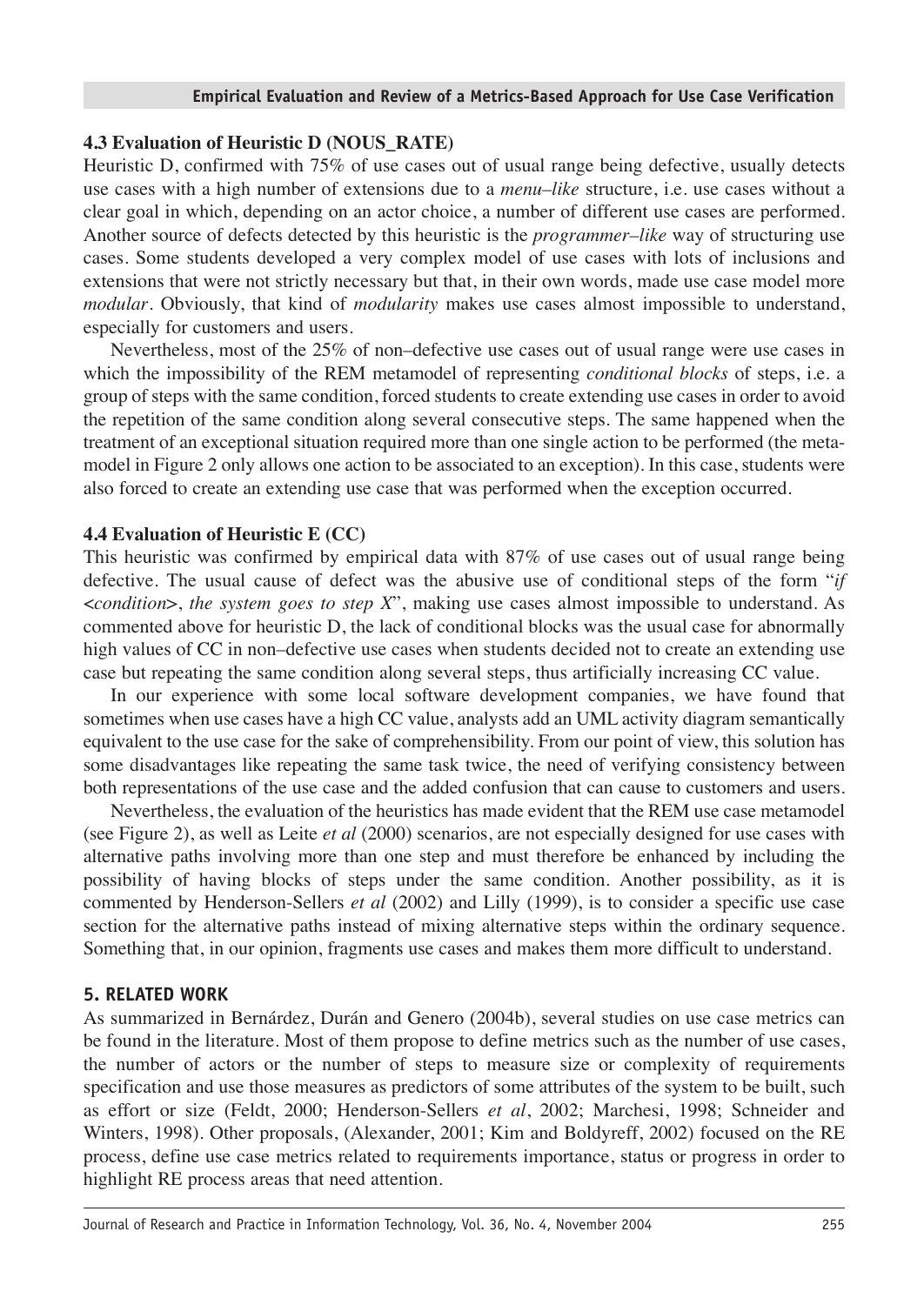Nevertheless, our main goal is to automate as much as possible the requirements verification process. In this area, there are some proposals based on Natural Language Processing (NLP) like Fabbrini *et al* (1998). The usual goals of NLP when applied to RE are to know the used vocabulary, the writing style, detecting ambiguity (degree of syntactic and semantic uncertainty of the sentence), the information conveyed by requirements, discovering underspecifications, missing information and unconnected statements.

NLP is also adaptable to use case verification. For example, Fantechi *et al* (2002) present a set of metrics to quality evaluation of use cases. For Fantechi *et al* (2002), a use case is seen as a set of sentences (with an underlying template) for which metrics such as the average number of words per sentence or the average of sentences containing acronyms not explicitly and completely explained can be collected in order to perform a quantitative evaluation of a requirements document, especially related to expressiveness.

In Zowghi, Gervasi and McRae (2001) an approach to discover inconsistencies in requirements by means of an automatic processing is provided. The process consists of two steps, both supported by a tool. In the first step, the natural language sentences are translated into predicate logic. Then, the logic specification is instantiated and the behavior of the system under certain conditions is simulated. The result of the simulation is used by the requirements engineers or by the users for analyzing whether the simulated behavior was the desired or not, and consequently if the set of requirements involved in the simulation can be considered as acceptable.

## **6. CONCLUSIONS AND FUTURE WORK**

In this paper we have presented an evaluation and review of some of the metrics– based verification heuristics for use cases proposed in Durán *et al* (2002a) and Durán *et al* (2002b). These heuristics are based on the intuition that some use cases metrics are predictors of defects and that there is a usual range of values for each defect– predictive metric. If the metric value for a given use case is not in the usual range, the probability of the use case of being defective is higher than on the contrary. The analysis of the empirical data has not only allowed us to verify that use cases out of usual range have a high probability of containing defects but also to identify new defects types and reveal the convenience of modifying some aspects of the original REM use case metamodel.

Our future work will be focused on defining a suitable requirements quality model containing a detailed taxonomy of defects usually detected by the heuristics. Using that quality model, we want to make the heuristics more specific so they could become actual predictors of the presence, or absence, of specific types of defects.

Furthermore, it is convenient to evaluate the evolved heuristics using data from real projects. After the evaluation, it would be interesting to perform a family of controlled experiments in order to know if the usage of the heuristics can really help RQA people to find defects in use cases.

#### **REFERENCES**

ALEXANDER, I. (2001): Visualising requirements in UML. Accessed March, 2004. http://easyweb.easynet.co.uk/~iany/ consultancy/reqts\_in\_uml/reqts\_in\_uml.htm

BEN ACHOUR, C., ROLLAND, C., MAIDEN, N. A. M. and SOUVEYET, C. (1999): Guiding use case authoring: Results of an empirical study, *Proceedings of the 4th IEEE International Symposium on Requirements Engineering*, Limerick.

BOEHM, B. W. (1981): *Software Engineering Economics*, Prentice–Hall.

COCKBURN, A. (2001): *Writing Effective Use Cases*, Addison–Wesley.

BERNÁRDEZ, B., DURÁN, A. and GENERO, M. (2004a): An empirical review of use case metrics for requirements verification, *Proceedings of the 1st Software Measurement European Forum* (SMEF), Rome, Italy.

BERNÁRDEZ, B., DURÁN, A. and GENERO, M. (2004b): *Metrics for Software Conceptual Models*, Imperial College, chapter Metrics for Use Cases: A Survey of Current Proposals. In press.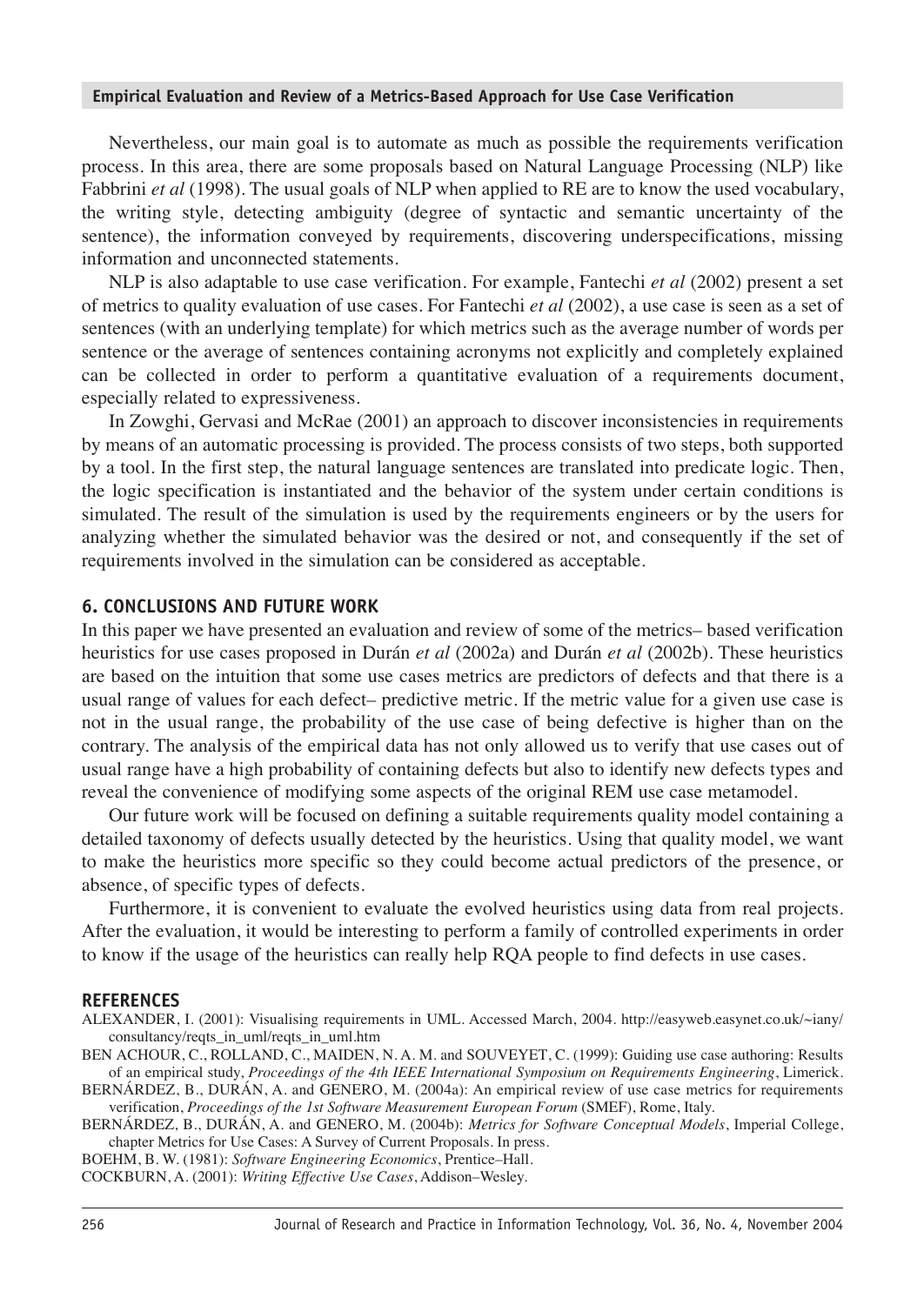- DAVIS, A., OVERMYER, S., JORDAN, K., CARUSO, J., DANDASHI, F., DINH, A., KINCAID, G., LEDEBOER, G., REYNOLS, P., SITARAN, P., TA, A. and THEOFANOS, M. (1993): Identifying and measuring quality in software requirements specifications, *Proceedings of the 1st International Software Metrics Symposium*, IEEE Computer Society Press, Los Alamitos, California.
- DURÁN, A. (2004): REM web site. Accessed March, 2004. http://rem.lsi.us.es/REM
- DURÁN, A., BERNÁRDEZ, B., RUIZ, A. and TORO, M. (1999): A requirements elicitation approach based in templates and patterns, *Proceedings of the Workshop in Requirements* (WER), Buenos Aires.
- DURÁN, A., RUIZ, A., BERNÁRDEZ, B. and TORO, M. (2002a): Verifying software requirements with XSLT, *ACM Software Engineering Notes* 27(1): 39–44.
- DURÁN, A., RUIZ-CORTÉS, A., CORCHUELO, R. and TORO, M. (2002b): Supporting requirements verificarion using XSLT, *Proceedings of the IEEE Joint International Requirements Engineering Conference (RE*), IEEE Computer Society Press, Essen, Germany, 141–152.
- FABBRINI, F., FUSANI, M., GERVASI, V., GNESI, S. and RUGGIERI, S. (1998): Achieving quality in natural language requirements, *Proceedings of the 11th International Software Quality Week*, San Francisco.
- FANTECHI, A., GNESI, S., LAMI, G. and MACARI, A. (2002): Application of linguistic techniques for use case analysis, *Proceedings of the IEEE Joint International Requirements Engineering Conference (RE)*, IEEE Computer Society Press, Essen, Germany.
- FELDT, P. (2000): Requirements metrics based on use cases, *Master thesis*, Department of Communication Systems, Lund Institute of Technology, Lund University, Sweden.
- HENDERSON-SELLERS, B., ZOWGHI, D., KLEMOLA, T. and PARASURAM, S. (2002): Sizing use cases: How to create a standard metrical approach, *Proceedings of the 8th International Conference on Object–Oriented Information Systems*, Vol. 2425 of Lecture Notes in Computer Science, Springer Verlag.
- ISO/IEC (2001): ISO 9126.1 Software engineering–product quality—quality model, International Standard 9126.1–2001, International Organization for Standarization.
- JACOBSON, I., GRISS, M. and JONSSON, P. (1997): *Software Reuse: Architecture, Process and Organization for Business Success*, Addison–Wesley.
- KAMSTIES, E. and ROMBACH, H. D. (1997): A framework for evaluating system and software requirements specification approaches, *Lecture Notes in Computer Science* 1526.
- KIM, H. and BOLDYREFF, C. (2002): Developing software metrics applicable to UML Models, *Proceedings of the 6th International Workshop on Quantitative Approaches in Object–Oriented Software Engineering*, Málaga, Spain. KONTOYA, G. and SOMMERVILLE, I. (1997): *Requirements Engineering: Processes and Techniques*, Wiley.
- LEITE, J. C. S. P., HADAD, H., DOORN, J. and KAPLAN, G. (2000): A scenario construction process, *Requirements Engineering Journal* 5(1).
- LILLY, S. (1999). Use case–based requirements. Review checklist, *Project report*, SRA International, Inc.
- MARCHESI, M. (1998): OOA Metrics for the unified modelling language, *Proceedings of the 2nd EUROMICRO Conference on Software Manteinance and Reengineering*.
- McCABE, T. J. (1976): A complexity measure, *IEEE Transactions on Software Engineering* SE–2(4): 308–320.
- OMG (2003). Unified modelling language specification, v1.5, The Object Management Group, Inc.
- POHL, K. (1997): Requirements engineering: An overview, *Encyclopedia of Computer Science and Technology* 36. SCHNEIDER, G. and WINTERS, J. P. (1998): *Applying Use Cases: a Practical Guide*, Addison–Wesley.
- ZOWGHI, D., GERVASI, V. and McRAE, A. (2001): Using default reasoning to discover inconsistencies in natural language requirements, *Proceedings of the 8th Asia-Pacific Software Engineering Conference*, Macau, China.